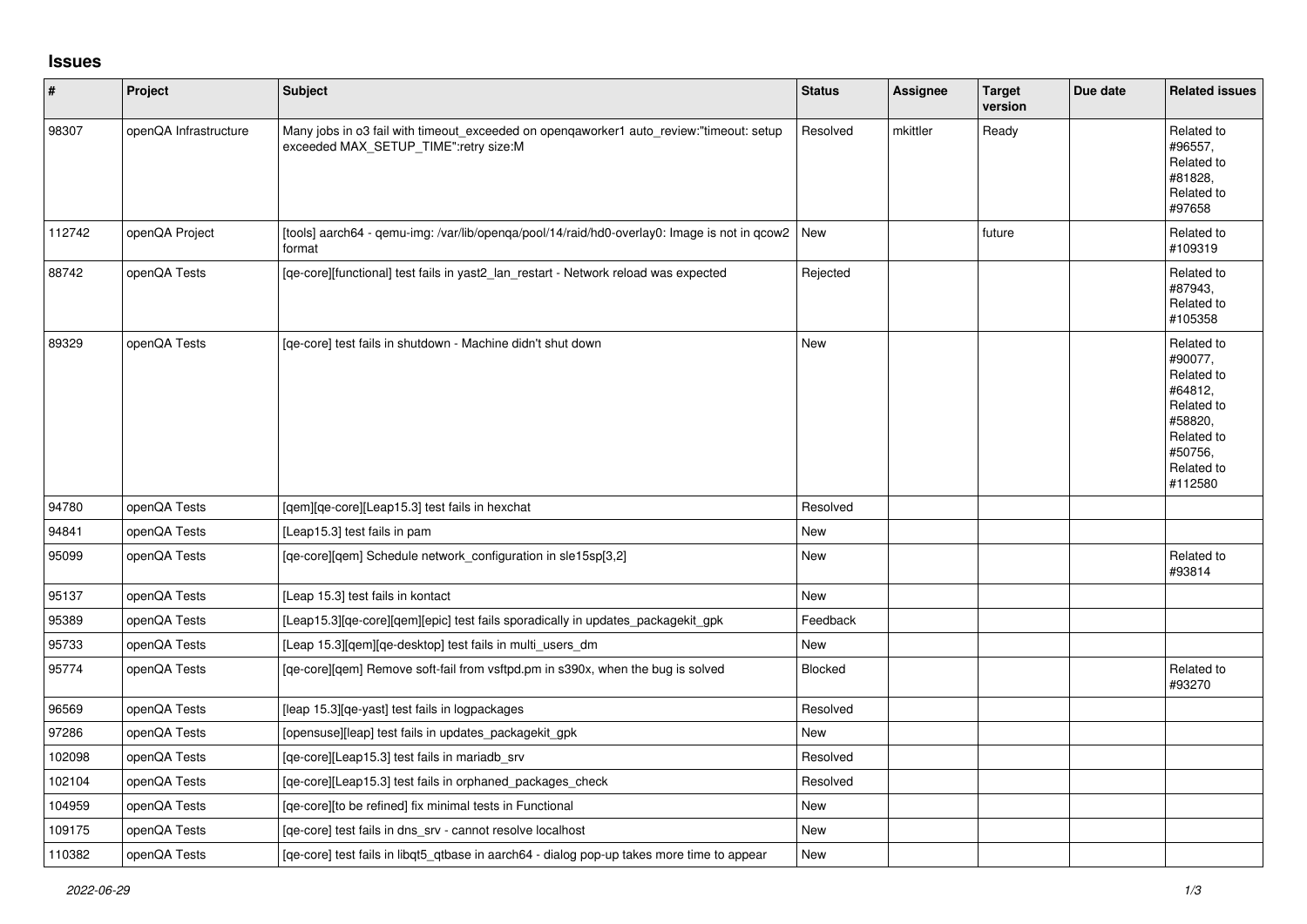| $\sharp$ | Project      | <b>Subject</b>                                                                          | <b>Status</b> | <b>Assignee</b> | <b>Target</b><br>version | Due date | <b>Related issues</b> |
|----------|--------------|-----------------------------------------------------------------------------------------|---------------|-----------------|--------------------------|----------|-----------------------|
| 111258   | openQA Tests | [qe-core] Increase the coverage of test scenarios in Leap maintainance                  | New           |                 | QE-Core:<br>Ready        |          |                       |
| 108076   | openQA Tests | [qe-core][15-sp4] test fails in libqt5_qtbase - Development tools module is not enabled | Resolved      | akumar          | QE-Core:<br>Ready        |          |                       |
| 107233   | openQA Tests | [leap 15.3][qe-core] test fails in ooffice                                              | Resolved      | apappas         |                          |          |                       |
| 88139    | openQA Tests | [ge-core][functional] schedule ovs-server and ovs-client in the functional space        | Resolved      | dheidler        |                          |          |                       |
| 68788    | openQA Tests | [qe-core][qem][maint][firefox]test fails in firefox                                     | Resolved      | dzedro          | QE-Core:<br>Ready        |          |                       |
| 95530    | openQA Tests | [Leap15.3][qem][opensuse][kde] test fails sporadically in dolphin                       | Resolved      | favogt          |                          |          |                       |
| 97187    | openQA Tests | [Leap 15.3][qe-core] test fails in sshd                                                 | Resolved      | geor            | QE-Core:<br>Ready        |          |                       |
| 110656   | openQA Tests | [qe-core] test fails in orphaned_packages_check - missing libpeas-loader-python         | Resolved      | mloviska        | QE-Core:<br>Ready        |          | Related to<br>#111144 |
| 112169   | openQA Tests | [qe-core] test fails in zdup - ls: cannot access /dev/disk/by-label                     | Resolved      | mloviska        | QE-Core:<br>Ready        |          | Related to<br>#108692 |
| 112739   | openQA Tests | [qe-core] test fails in multipath - activation of multipath is expected                 | Resolved      | mloviska        | QE-Core:<br>Ready        |          |                       |
| 112997   | openQA Tests | [qe-core] test fails in groupwise - groupwise core dumps                                | Resolved      | mloviska        | QE-Core:<br>Ready        |          |                       |
| 66799    | openQA Tests | [qam] [docker] Extend docker test coverage in openga                                    | Rejected      | punkioudi       |                          |          |                       |
| 68447    | openQA Tests | [qam][maint][docker][podman][sprint]test fails in podman                                | Resolved      | punkioudi       |                          |          |                       |
| 68660    | openQA Tests | [qam][maint][yast2]test fails in yast2_storage_ng, yast2_keyboard, yast2_instserver     | Resolved      | punkioudi       |                          |          |                       |
| 68899    | openQA Tests | [qam][maint][tomcat]test fails in tomcat                                                | Resolved      | punkioudi       |                          |          |                       |
| 86072    | openQA Tests | [qe-core][qem] Test openvswitch-ipsec and openvswitch-pki                               | Resolved      | punkioudi       |                          |          |                       |
| 93814    | openQA Tests | [qe-core][qem] Schedule network_hostname in maintenance runs                            | Resolved      | punkioudi       | QE-Core:<br>Ready        |          | Related to<br>#95099  |
| 70642    | openQA Tests | test fails in apache                                                                    | Resolved      | punkioudi       |                          |          |                       |
| 86075    | openQA Tests | [qe-core][qem] Test openvswitch-vtep                                                    | Resolved      | punkioudi       | QE-Core:<br>Ready        |          |                       |
| 87739    | openQA Tests | [qe-core][functional]test fails in zypper_ar                                            | Resolved      | punkioudi       |                          |          |                       |
| 87766    | openQA Tests | [qe-core][functional] test fails in java                                                | Resolved      | punkioudi       |                          |          | Related to<br>#73240  |
| 92842    | openQA Tests | [gem][ge-core] yast2_keyboard is failing                                                | Resolved      | punkioudi       |                          |          |                       |
| 93264    | openQA Tests | [qe-core][qem] Add journald_fss, openvswitch_ssl, vsftpd tests to QEM                   | Resolved      | punkioudi       | QE-Core:<br>Ready        |          |                       |
| 93270    | openQA Tests | [qe-core][qem] Schedule vsftpd in s390x runs                                            | Resolved      | punkioudi       | QE-Core:<br>Ready        |          | Related to<br>#95774  |